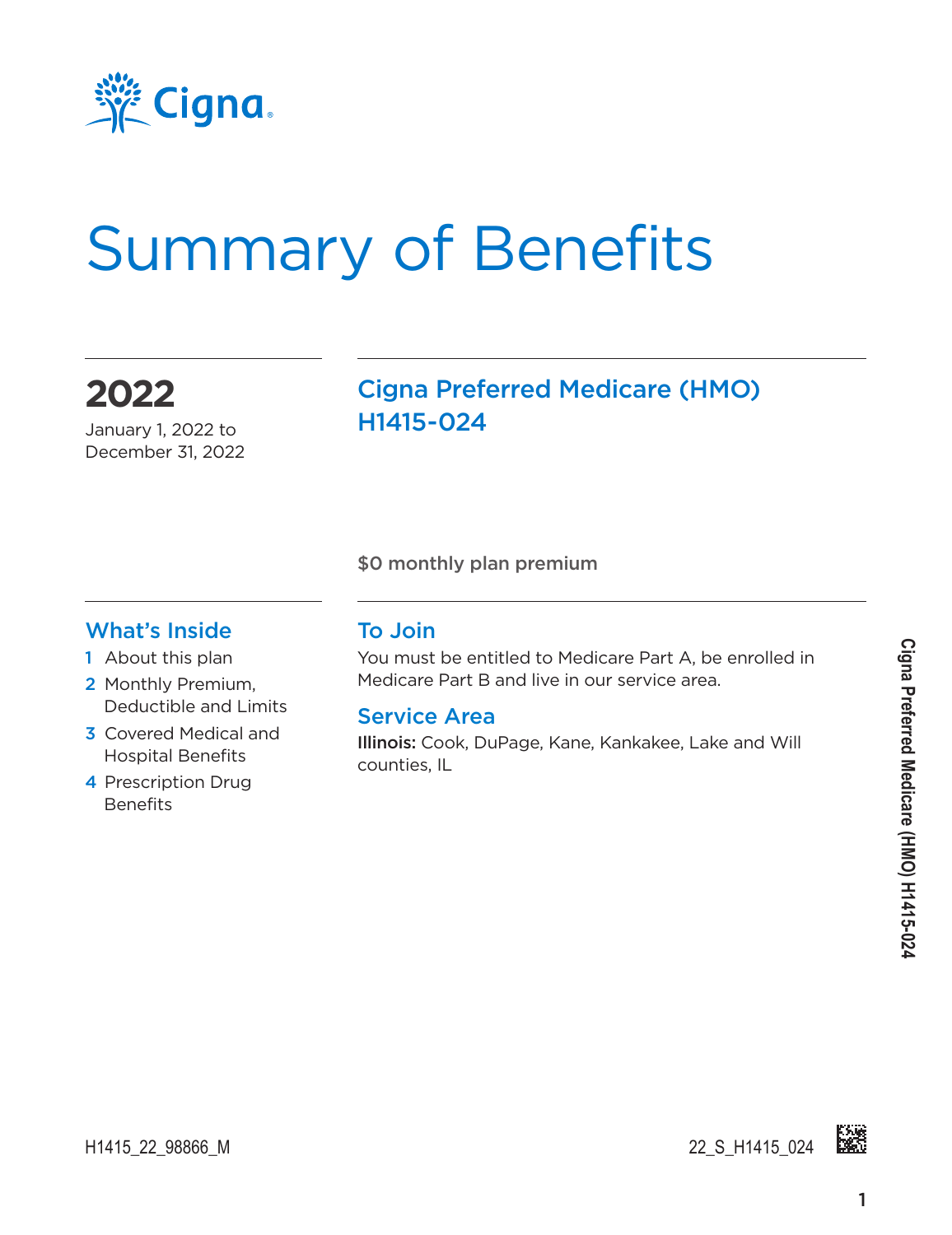# Introduction

This *Summary of Benefits* gives you a summary of what Cigna Preferred Medicare (HMO) covers and what you pay. It doesn't list every service that we cover or list every limitation or exclusion. To get a complete list of services we cover, refer to the plan's *Evidence of Coverage* (EOC) online at [CignaMedicare.com](www.cignamedicare.com), or call us to request a copy.

#### Comparing coverage

If you want to compare our plan with other Medicare health plans, ask the other plans for their *Summary of Benefits*. Or, use the *Medicare Plan Finder* on www.medicare.gov.

#### More about Original Medicare

If you want to know more about the coverage and costs of Original Medicare, look in your current *Medicare & You* handbook.

View the handbook online at: www.medicare.gov

Get a copy of the handbook by calling: 1-800-MEDICARE (1-800-633-4227), 24 hours a day, 7 days a week. TTY users should call 1-877-486-2048.

#### Need help?

#### **Already a customer**

Call toll-free 1-800-668-3813 (TTY 711). Customer Service is available October 1 to March 31, 8 a.m. to 8 p.m. local time, 7 days a week. From April 1 to September 30, Monday to Friday 8 a.m. to 8 p.m. local time. Our automated phone system may answer your call during weekends, holidays and after hours.

#### **Not a customer**

Call toll-free 1-855-721-1535 (TTY 711), licensed agents are available October 1 to March 31, 8 a.m. to 8 p.m. local time, 7 days a week. From April 1 to September 30, Monday to Friday 8 a.m. to 8 p.m. local time. Our automated phone system may answer your call during weekends, holidays and after hours.

You can also visit our website at: [CignaMedicare.com](www.cignamedicare.com)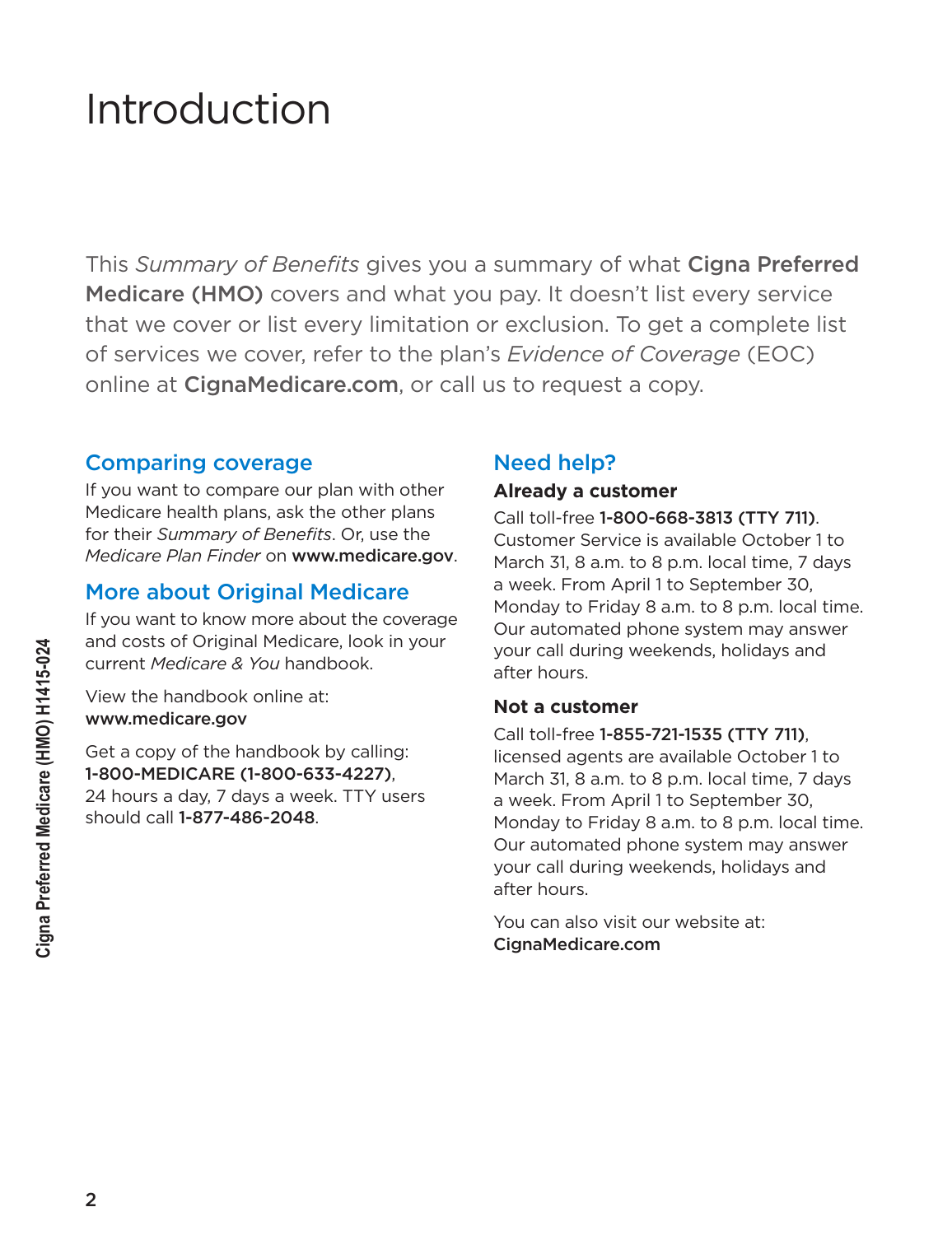### 3

# 1 | About this Plan

### Which doctors, hospitals and pharmacies can I use?

Cigna Preferred Medicare (HMO) has a network of doctors, hospitals, pharmacies and other providers. If you use the providers that are not in our network, the plan may not pay for these services.

You must generally use network pharmacies to fill your prescriptions for covered Part D drugs.

› You can see our plan's *Provider and Pharmacy Directory* at our website, [CignaMedicare.com](www.cignamedicare.com).

### What do we cover?

Like all Medicare health plans, we cover everything that Original Medicare covers—and more.

- › Our customers get all of the benefits covered by Original Medicare.
- › Our customers also get more than what is covered by Original Medicare. Some of the extra benefits are outlined in this *Summary of Benefits*.

We cover Part D drugs. In addition, we cover Part B drugs such as chemotherapy and some drugs administered by your provider.

- › You can see the plan's complete *Comprehensive Prescription Drug List* which lists the Part D prescription drugs along with any restrictions on our website, [CignaMedicare.com](www.cignamedicare.com).
- › Or, call us and we will send you a copy of the plan's *Comprehensive Prescription Drug List*.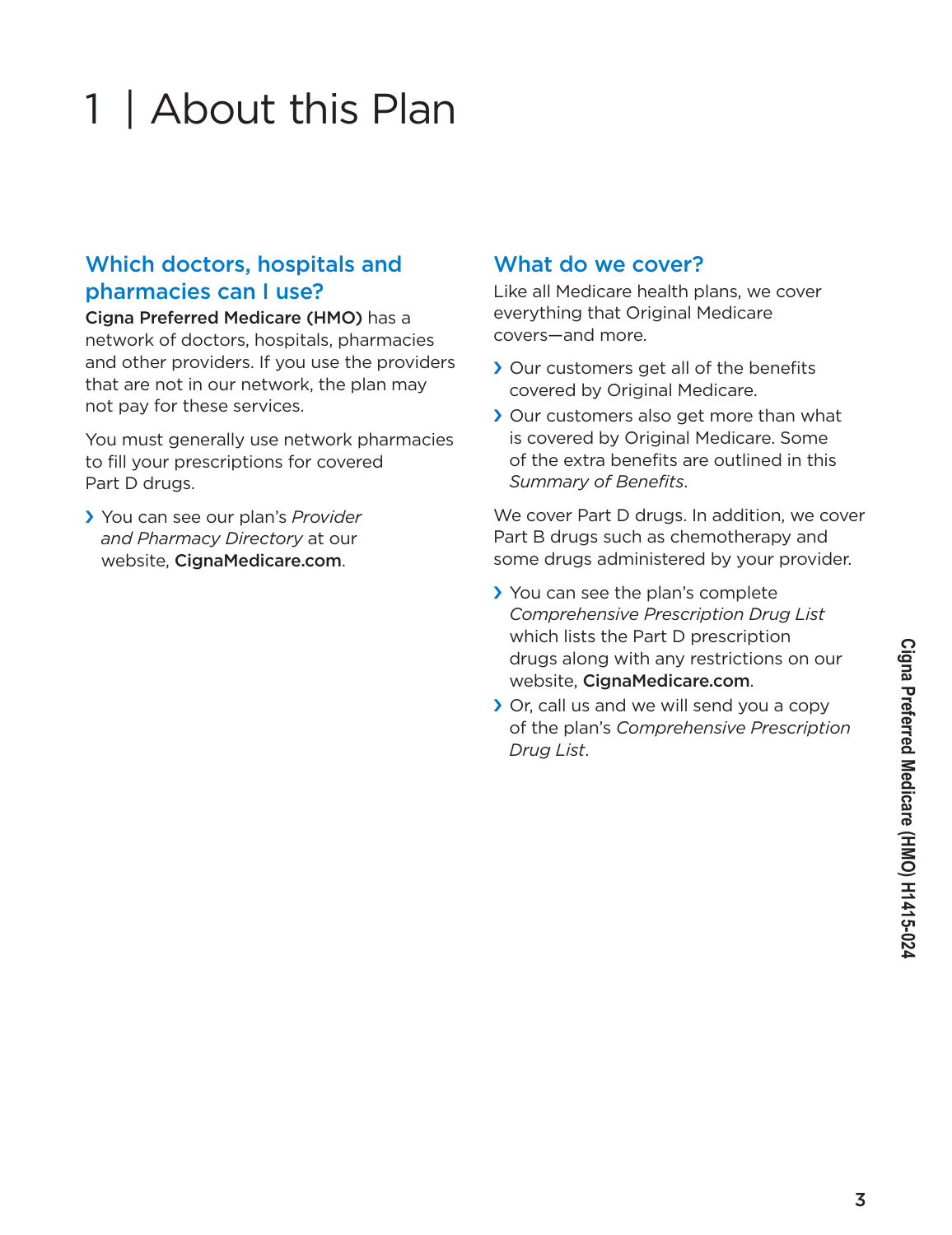# 2 | Monthly Premium, Deductible and Limits

| <b>Benefit</b>                                                           | <b>Cigna Preferred Medicare (HMO)</b>                                                                                                                                                                                                                                                             |  |  |
|--------------------------------------------------------------------------|---------------------------------------------------------------------------------------------------------------------------------------------------------------------------------------------------------------------------------------------------------------------------------------------------|--|--|
| <b>Monthly Premium</b>                                                   | \$0 per month. In addition, you must keep paying your Medicare<br>Part B premium.                                                                                                                                                                                                                 |  |  |
| <b>Medical Deductible</b>                                                | This plan does not have a deductible                                                                                                                                                                                                                                                              |  |  |
| <b>Pharmacy (Part D) Deductible</b>                                      | This plan does not have a deductible                                                                                                                                                                                                                                                              |  |  |
| Is there any limit on how<br>much I will pay for my<br>covered services? | Original Medicare does not have annual limits on out-of-pocket costs.<br>Your yearly limit(s) in this plan:<br>\$3,150 for services you receive from in-network providers for<br>Medicare-covered benefits.                                                                                       |  |  |
|                                                                          | This limit is the most you pay for copays, coinsurance and other costs for<br>Medicare services for the year. If you reach the limit on out-of-pocket costs,<br>you will keep getting in-network covered hospital and medical services and<br>we will pay the full cost for the rest of the year. |  |  |
|                                                                          | Please note that you will still need to pay your monthly premiums and cost-<br>sharing for your Part D prescription drugs.                                                                                                                                                                        |  |  |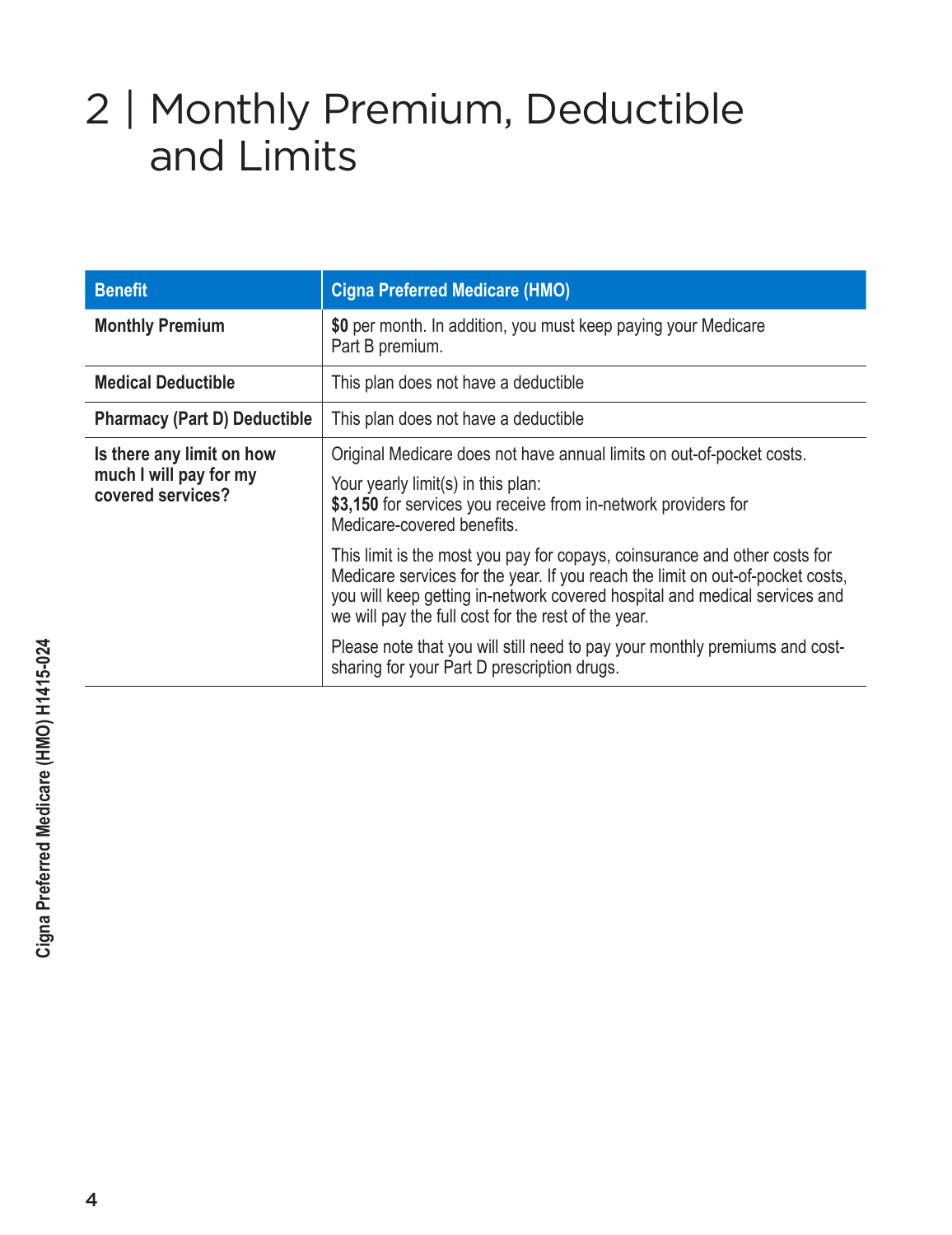# 3 | Covered Medical and Hospital Benefits

| <b>Benefit</b>                                                                                                                                      | <b>What You Pay</b>                                     |  |  |
|-----------------------------------------------------------------------------------------------------------------------------------------------------|---------------------------------------------------------|--|--|
| Note: Services with a 1 may require prior authorization.<br>Services with a <sup>2</sup> may require a referral from your doctor.                   |                                                         |  |  |
| <b>Inpatient Hospital Coverage<sup>1,2</sup></b>                                                                                                    |                                                         |  |  |
| Except in an emergency, your doctor must tell<br>the plan that you are going to be admitted to<br>the hospital.                                     | \$195 per day for days 1-7<br>\$0 per day for days 8-90 |  |  |
| For each Medicare-covered hospital stay, you are<br>required to pay the applicable cost-sharing, starting<br>with Day 1 each time you are admitted. |                                                         |  |  |
| There is a \$0 copayment per lifetime reserve day.                                                                                                  |                                                         |  |  |
| <b>Outpatient Surgery</b>                                                                                                                           |                                                         |  |  |
| Ambulatory Surgical Center (ASC) <sup>1,2</sup>                                                                                                     | $$0 - $125$ copay                                       |  |  |
| Outpatient Services <sup>1,2</sup>                                                                                                                  | $$0 - $175$ copay                                       |  |  |
| Outpatient Observation <sup>1</sup>                                                                                                                 | \$195 per stay                                          |  |  |
| <b>Doctors Visits</b>                                                                                                                               |                                                         |  |  |
| Primary Care Physician (PCP)                                                                                                                        | \$0 copay                                               |  |  |
| Specialists <sup>1,2</sup>                                                                                                                          | $$25$ copay                                             |  |  |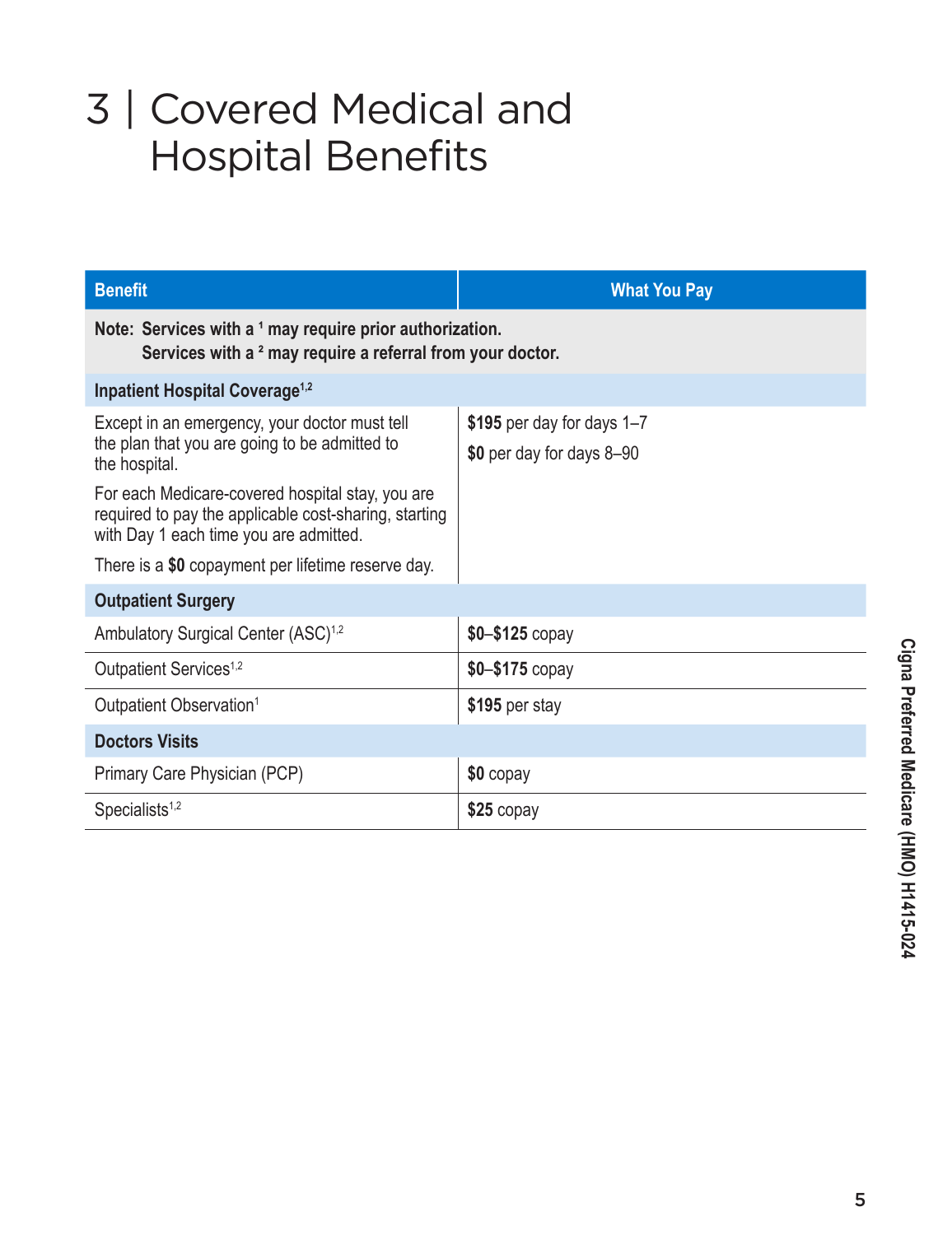#### **Benefit What You Pay Preventive Care** Our plan covers many Medicare-covered preventive services, including: > Abdominal aortic aneurysm screening > Alcohol misuse screenings and counseling > Bone mass measurement › Breast cancer screening (mammogram) › Cardiovascular disease (behavioral therapy) › Cardiovascular screenings › Cervical and vaginal cancer screening › Colorectal cancer screening (colonoscopy, fecal occult blood test, multi-target stool DNA tests, screening barium enemas, flexible sigmoidoscopy) > Depression screenings › Diabetes screenings > Diabetes self-management training › Glaucoma tests › Hepatitis B Virus (HBV) infection screening > Hepatitis C screening > HIV screening > Lung cancer screening with low dose computed tomography (LDCT) **\$0** copay frequency of covered services.

\$120 copay

**\$120** copay

the cost for emergency care.

If you are admitted to the hospital within 24 hours for the same condition, you do not have to pay your share of

Maximum worldwide coverage amount **\$50,000**

- › Medical nutrition therapy services
- › Obesity screening and counseling › Prostate cancer screenings (PSA)
- › Sexually transmitted infections screening and counseling
- > Smoking and tobacco use cessation counseling (counseling for people with no sign of tobacco-related disease)
- › Vaccines; including COVID-19, Flu shots, Hepatitis B shots and Pneumococcal shots
- › Welcome to Medicare preventive visit (one-time)
- > Yearly Wellness visit

## **Emergency Care**

| <b>Emergency Care Services</b>                                  |  |  |  |
|-----------------------------------------------------------------|--|--|--|
|                                                                 |  |  |  |
| Worldwide Emergency/Urgent<br>Coverage/Emergency Transportation |  |  |  |

Any additional preventive services approved by Medicare during the contract year will be covered. Please see your *Evidence of Coverage* (EOC) for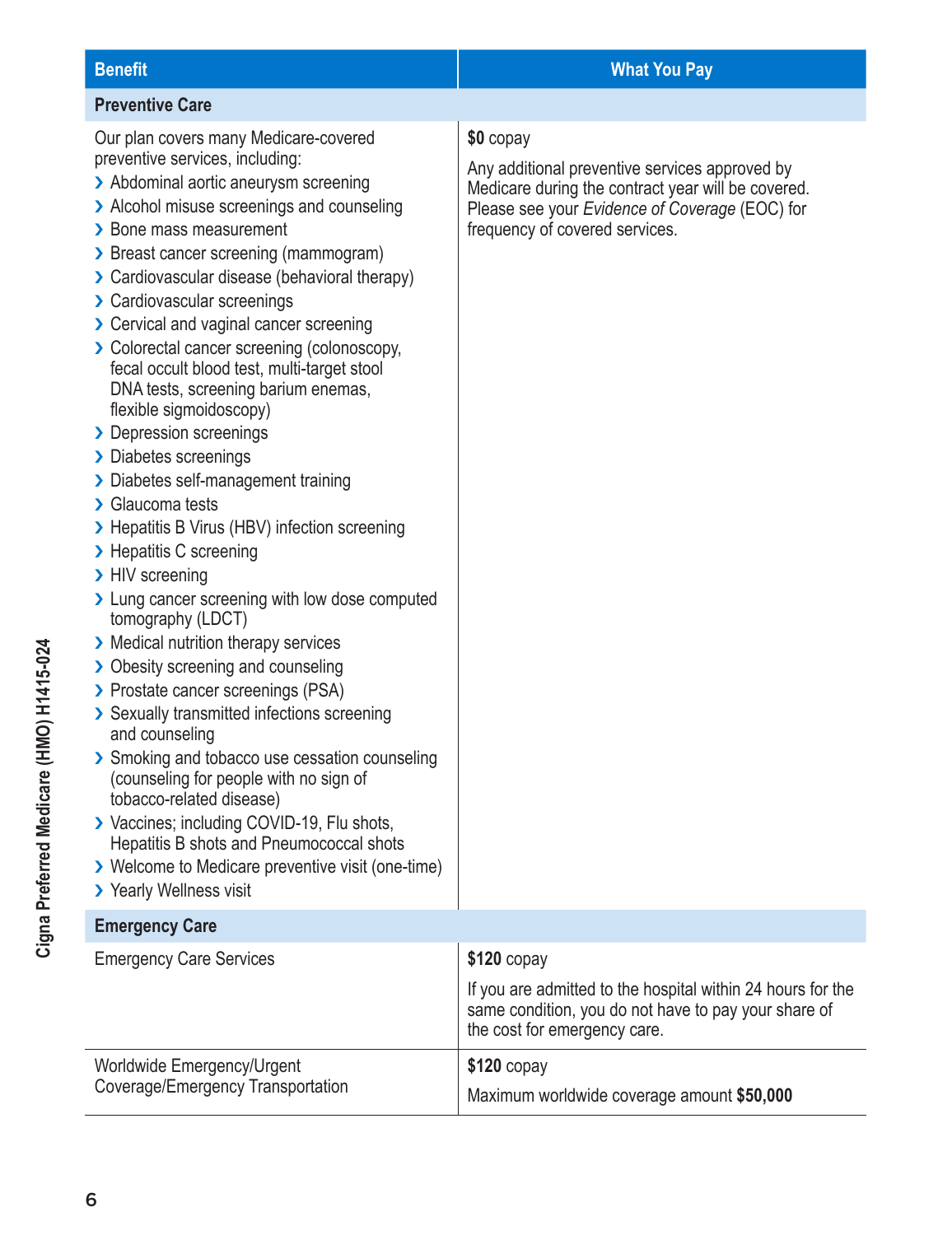| <b>Benefit</b>                                                                                                                              | <b>What You Pay</b>                                                                                                                                                  |
|---------------------------------------------------------------------------------------------------------------------------------------------|----------------------------------------------------------------------------------------------------------------------------------------------------------------------|
| <b>Urgently Needed Services</b>                                                                                                             |                                                                                                                                                                      |
| <b>Urgent Care Services</b>                                                                                                                 | $$0 - $25$ copay<br>If you are admitted to the hospital within 24 hours for the<br>same condition, you do not have to pay your share of<br>the cost for urgent care. |
| <b>Diagnostic Services, Labs and Imaging</b><br>Costs for these services may vary based on place of service or type of service              |                                                                                                                                                                      |
| Diagnostic Procedures and Tests <sup>1,2</sup>                                                                                              | $$0 - $25$ copay                                                                                                                                                     |
| Lab Services <sup>1,2</sup>                                                                                                                 | $$0$ copay                                                                                                                                                           |
| For COVID-19 testing a prior authorization is<br>not required.                                                                              |                                                                                                                                                                      |
| Therapeutic Radiological Services <sup>1,2</sup>                                                                                            | 20% coinsurance                                                                                                                                                      |
| X-ray Services <sup>2</sup>                                                                                                                 | $$0 - $25$ copay                                                                                                                                                     |
| Diagnostic Radiological Services (MRIs, CT<br>scans, $etc.$ ) <sup>1,2</sup>                                                                | $$0 - $175$ copay                                                                                                                                                    |
| <b>Hearing Services</b>                                                                                                                     |                                                                                                                                                                      |
| Hearing Exams (Medicare-covered) <sup>2</sup>                                                                                               | $$25$ copay                                                                                                                                                          |
| A separate physician cost-share will apply<br>if additional services requiring cost-sharing<br>are rendered.                                |                                                                                                                                                                      |
| <b>Routine Hearing Exams</b>                                                                                                                | \$0 copay for one routine exam every year                                                                                                                            |
| <b>Hearing Aid Evaluation/Fitting</b>                                                                                                       | \$0 copay for one hearing aid fitting evaluation every<br>three years                                                                                                |
| <b>Hearing Aids</b>                                                                                                                         | \$0 copay up to plan maximum coverage amount<br>for hearing aids of \$700 per ear per device every<br>three years                                                    |
| Dental Services (Medicare-covered) <sup>1</sup>                                                                                             |                                                                                                                                                                      |
| Limited dental services (this does not include<br>services in connection with care, treatment, filling,<br>removal or replacement of teeth) | $$25$ copay                                                                                                                                                          |
| <b>Preventive Dental Services</b>                                                                                                           |                                                                                                                                                                      |
| Oral exams (four every year)                                                                                                                | \$0-\$55 copay                                                                                                                                                       |
| Cleanings (two every year)                                                                                                                  | $$0 - $45$ copay                                                                                                                                                     |
| <b>Fluoride treatments</b>                                                                                                                  | $$0 - $15$ copay                                                                                                                                                     |
| Dental x-rays                                                                                                                               | \$0-\$81 copay                                                                                                                                                       |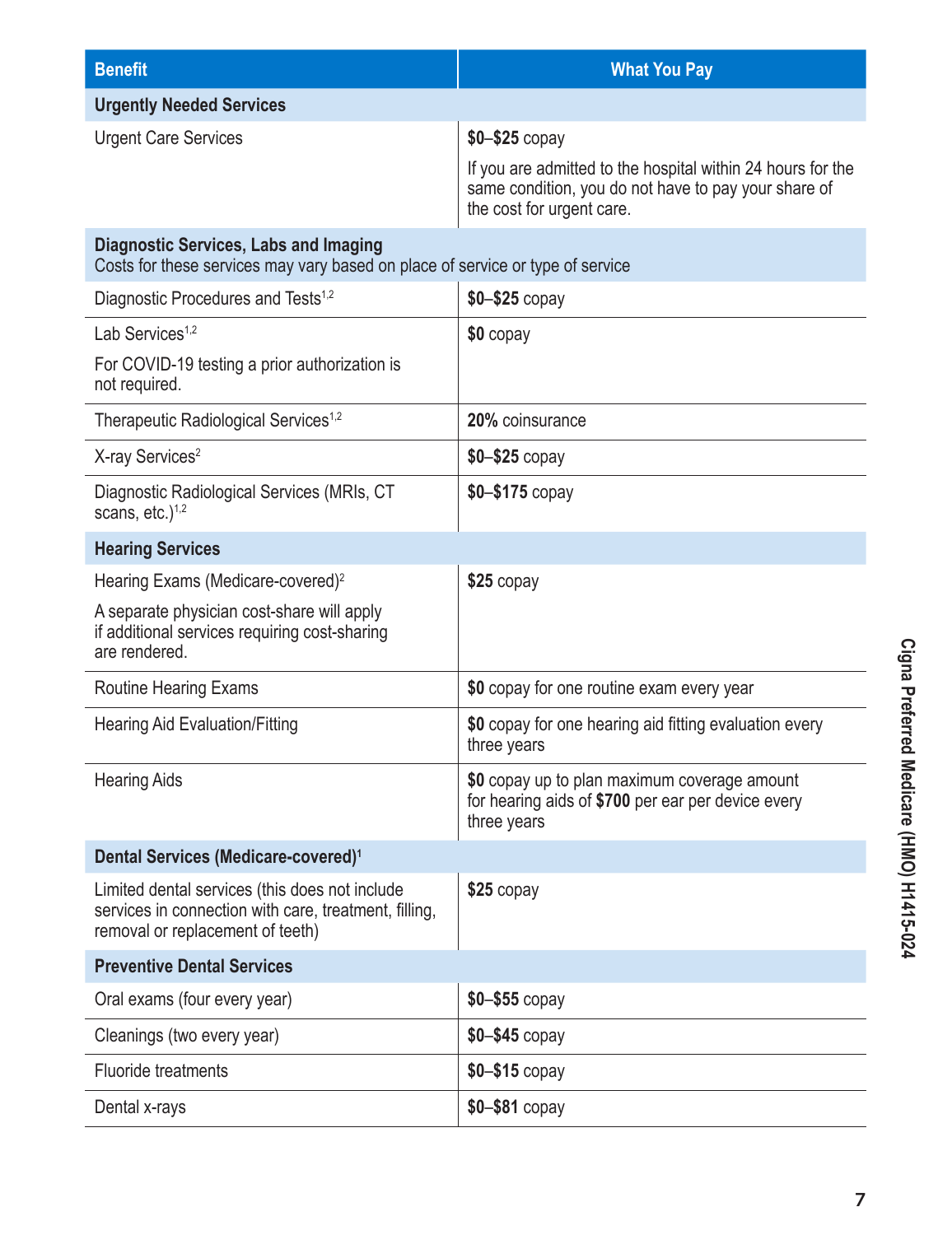| <b>Benefit</b>                                                                                                                                                                                                | <b>What You Pay</b>                                                                                                                                                                                                                                                                                                                      |  |  |  |
|---------------------------------------------------------------------------------------------------------------------------------------------------------------------------------------------------------------|------------------------------------------------------------------------------------------------------------------------------------------------------------------------------------------------------------------------------------------------------------------------------------------------------------------------------------------|--|--|--|
| <b>Comprehensive Dental Services</b>                                                                                                                                                                          |                                                                                                                                                                                                                                                                                                                                          |  |  |  |
| Diagnostic Services (unlimited)                                                                                                                                                                               | \$0 copay                                                                                                                                                                                                                                                                                                                                |  |  |  |
| Restorative Services (unlimited)                                                                                                                                                                              | \$0-\$815 copay                                                                                                                                                                                                                                                                                                                          |  |  |  |
| Endodontics (unlimited)                                                                                                                                                                                       | \$38-\$675 copay                                                                                                                                                                                                                                                                                                                         |  |  |  |
| Periodontics (unlimited)                                                                                                                                                                                      | $$0 - $115$ copay                                                                                                                                                                                                                                                                                                                        |  |  |  |
| Extractions (unlimited)                                                                                                                                                                                       | \$0 copay                                                                                                                                                                                                                                                                                                                                |  |  |  |
| Prosthodontics/oral surgery (unlimited)                                                                                                                                                                       | $$0 - $970$ copay                                                                                                                                                                                                                                                                                                                        |  |  |  |
| <b>Vision Services</b>                                                                                                                                                                                        |                                                                                                                                                                                                                                                                                                                                          |  |  |  |
| Eye Exams (Medicare-covered)                                                                                                                                                                                  | \$0 copay for Medicare-covered diabetic                                                                                                                                                                                                                                                                                                  |  |  |  |
| A separate physician cost-share will apply<br>if additional services requiring cost-sharing<br>are rendered. A facility cost-share may apply<br>for procedures performed at an outpatient<br>surgical center. | retinopathy screening<br>\$25 copay for all other Medicare-covered vision services                                                                                                                                                                                                                                                       |  |  |  |
| Routine Eye Exam                                                                                                                                                                                              | \$0 copay for one routine exam every year                                                                                                                                                                                                                                                                                                |  |  |  |
| Glaucoma Screening (Medicare-covered)                                                                                                                                                                         | \$0 copay                                                                                                                                                                                                                                                                                                                                |  |  |  |
| Eyewear (Medicare-covered)                                                                                                                                                                                    | \$0 copay                                                                                                                                                                                                                                                                                                                                |  |  |  |
| Routine Eyewear<br>> Contact lenses<br>> Eyeglasses-lenses and frames<br>> Eyeglass lenses<br>> Eyeglass frames<br>> Upgrades                                                                                 | \$0 copay up to plan maximum coverage amount of \$200<br>every year<br>The plan specified allowance may be applied to one<br>set of the member's choice of eyewear once per year,<br>to include the eyeglass frame/lenses/lens options<br>combination or contact lenses (to include related<br>professional fees) in lieu of eyeglasses. |  |  |  |
| <b>Mental Health Services</b>                                                                                                                                                                                 |                                                                                                                                                                                                                                                                                                                                          |  |  |  |
| Inpatient <sup>1</sup>                                                                                                                                                                                        | \$195 per day for days 1-7                                                                                                                                                                                                                                                                                                               |  |  |  |
| Except in an emergency, your doctor must tell<br>the plan that you are going to be admitted to<br>the hospital.                                                                                               | \$0 per day for days 8-90                                                                                                                                                                                                                                                                                                                |  |  |  |
| For each Medicare-covered hospital stay, you are<br>required to pay the applicable cost-sharing, starting<br>with Day 1 each time you are admitted.                                                           |                                                                                                                                                                                                                                                                                                                                          |  |  |  |
| There is a \$0 copayment per lifetime reserve day.                                                                                                                                                            |                                                                                                                                                                                                                                                                                                                                          |  |  |  |
| Outpatient <sup>1</sup>                                                                                                                                                                                       | \$0 copay                                                                                                                                                                                                                                                                                                                                |  |  |  |
| Individual or Group Therapy Visit                                                                                                                                                                             |                                                                                                                                                                                                                                                                                                                                          |  |  |  |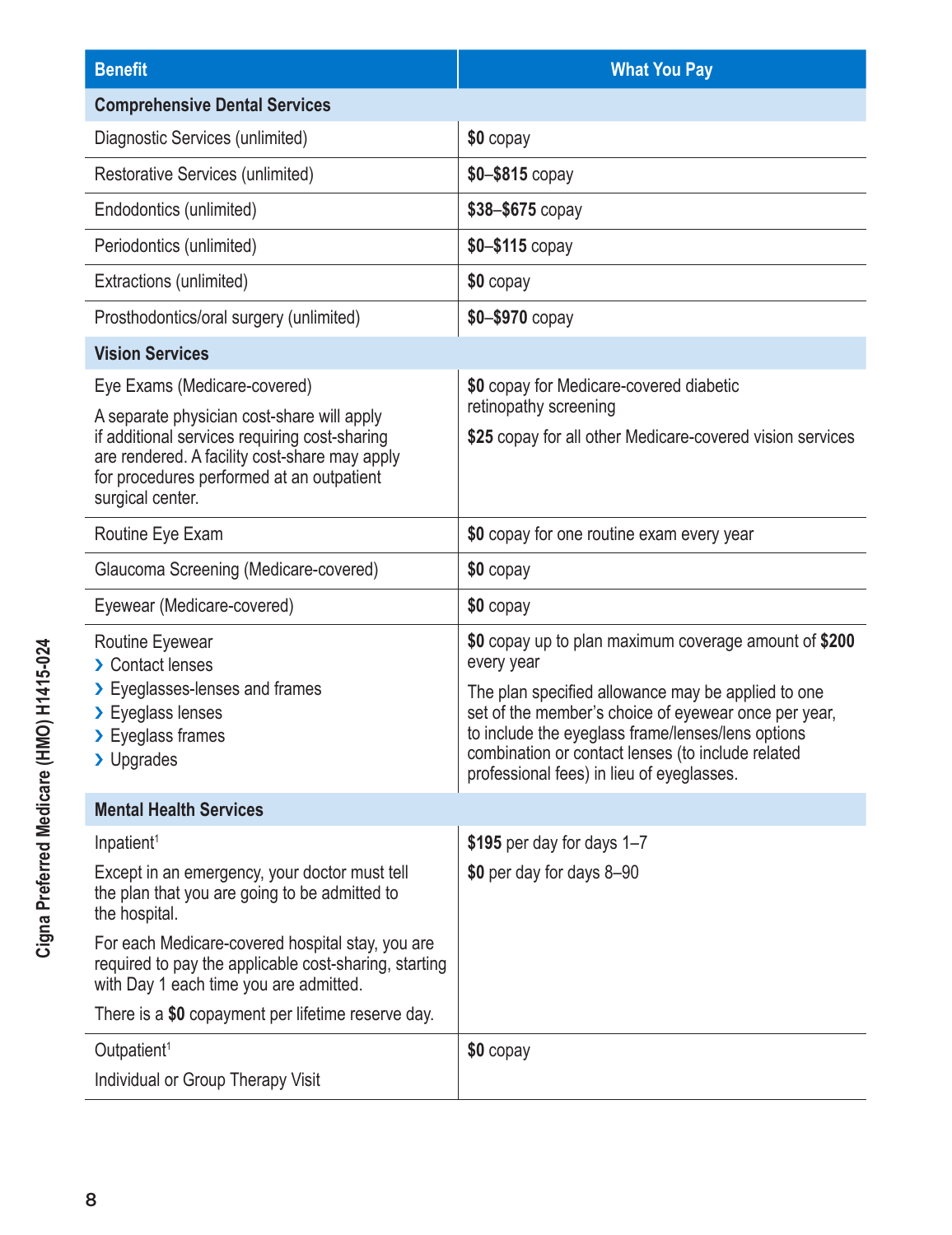| <b>Benefit</b>                                                                                                                                                                                                                                              | <b>What You Pay</b>                                                                           |  |  |
|-------------------------------------------------------------------------------------------------------------------------------------------------------------------------------------------------------------------------------------------------------------|-----------------------------------------------------------------------------------------------|--|--|
| <b>Skilled Nursing Facility (SNF)1</b>                                                                                                                                                                                                                      |                                                                                               |  |  |
| Our plan covers up to 100 days in the SNF.                                                                                                                                                                                                                  | \$0 per day for days 1-20                                                                     |  |  |
|                                                                                                                                                                                                                                                             | \$188 per day for days 21-100                                                                 |  |  |
| <b>Rehabilitation Services</b>                                                                                                                                                                                                                              |                                                                                               |  |  |
| Cardiac (Heart) Rehab Services <sup>1,2</sup>                                                                                                                                                                                                               | \$0 copay                                                                                     |  |  |
| Pulmonary Rehab Services <sup>1,2</sup>                                                                                                                                                                                                                     | \$0 copay                                                                                     |  |  |
| Occupational Therapy Services <sup>1,2</sup>                                                                                                                                                                                                                | $$25$ copay                                                                                   |  |  |
| Physical Therapy, Speech and Language<br>Therapy Services <sup>1,2</sup>                                                                                                                                                                                    | $$25$ copay                                                                                   |  |  |
| Physical Therapy, Speech and Language Therapy<br>Telehealth Services <sup>1,2</sup>                                                                                                                                                                         | \$0 copay                                                                                     |  |  |
| Ambulance <sup>1</sup>                                                                                                                                                                                                                                      |                                                                                               |  |  |
| Ground Service (one-way trip)                                                                                                                                                                                                                               | $$260$ copay                                                                                  |  |  |
| Air Service (one-way trip)                                                                                                                                                                                                                                  | 20% coinsurance                                                                               |  |  |
| Transportation <sup>1</sup>                                                                                                                                                                                                                                 |                                                                                               |  |  |
| Members are required to coordinate with Cigna<br>vendor for transportation to plan-approved<br>locations at least 48 hours in advance. Mileage<br>restrictions may apply. See Evidence of Coverage<br>for full details and restrictions related to benefit. | \$0 copay for 10 one-way trips every year                                                     |  |  |
| <b>Prescription Drugs<sup>1</sup></b>                                                                                                                                                                                                                       |                                                                                               |  |  |
| <b>Medicare Part B Drugs</b>                                                                                                                                                                                                                                | 20% coinsurance                                                                               |  |  |
| Medicare-covered Part B Drugs may be subject to<br>step therapy requirements.                                                                                                                                                                               | This plan has Part D prescription drug coverage. See<br>Section 4 in the Summary of Benefits. |  |  |
| <b>Foot Care (Podiatry Services)</b>                                                                                                                                                                                                                        |                                                                                               |  |  |
| Podiatry Services (Medicare-covered) <sup>2</sup>                                                                                                                                                                                                           | \$25 copay                                                                                    |  |  |
| <b>Routine Podiatry Services</b>                                                                                                                                                                                                                            | <b>Not Covered</b>                                                                            |  |  |
| <b>Medical Equipment and Supplies</b>                                                                                                                                                                                                                       |                                                                                               |  |  |
| Durable Medical Equipment (wheelchairs,<br>oxygen, etc.) <sup>1</sup>                                                                                                                                                                                       | 20% coinsurance                                                                               |  |  |
| Prosthetic Devices (braces, artificial limbs, etc.)<br>and Related Medical Supplies <sup>1</sup>                                                                                                                                                            | 20% coinsurance                                                                               |  |  |
| Diabetes Supplies and Services <sup>1,2</sup>                                                                                                                                                                                                               | \$0 copay for diabetes self-management training                                               |  |  |
| Brand limitations apply to certain supplies.                                                                                                                                                                                                                | \$0 copay for therapeutic shoes or inserts                                                    |  |  |
|                                                                                                                                                                                                                                                             | 0% or 20% coinsurance for diabetic monitoring supplies                                        |  |  |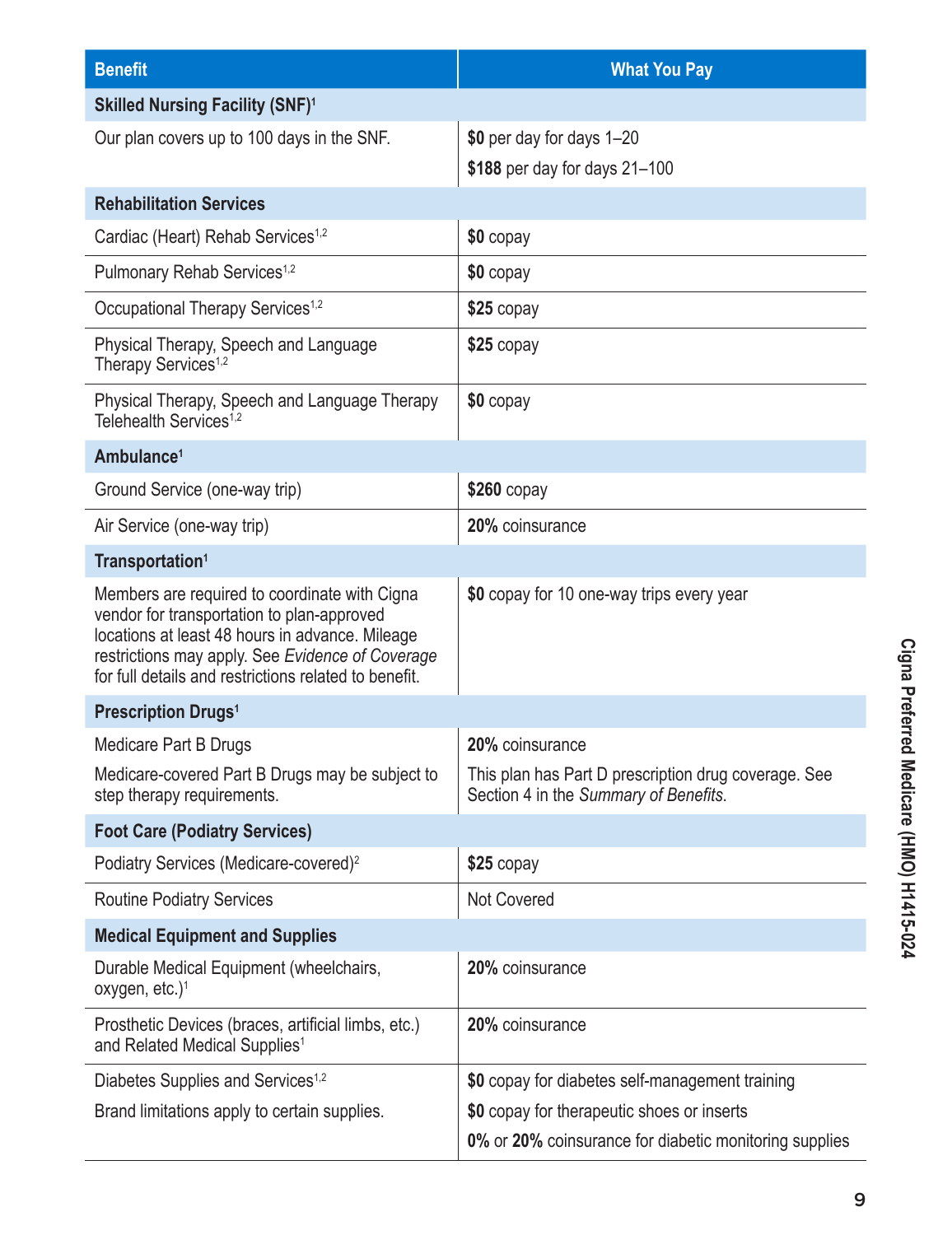| <b>Benefit</b>                                                                                                                                                                                                                                           | <b>What You Pay</b>      |
|----------------------------------------------------------------------------------------------------------------------------------------------------------------------------------------------------------------------------------------------------------|--------------------------|
| <b>Fitness and Wellness Programs</b>                                                                                                                                                                                                                     |                          |
| <b>Fitness Program</b>                                                                                                                                                                                                                                   | \$0 copay                |
| The program offers the flexibility of a fitness center<br>membership, digital fitness tools, and a home<br>fitness kit.                                                                                                                                  |                          |
| <b>Health Information Line</b>                                                                                                                                                                                                                           |                          |
| Talk one-on-one with a Nurse Advocate* to get<br>timely answers to your health-related questions at<br>no additional cost, anytime day or night.<br>*Nurse Advocates hold current nursing licensure<br>in a minimum of one state, but are not practicing | \$0 copay                |
| nursing or providing medical advice in any capacity<br>as a health advocate.                                                                                                                                                                             |                          |
| Chiropractic Care <sup>1,2</sup>                                                                                                                                                                                                                         |                          |
| Chiropractic Services (Medicare-covered)                                                                                                                                                                                                                 | \$0 copay                |
| Routine Chiropractic Services                                                                                                                                                                                                                            | <b>Not Covered</b>       |
| Home Health <sup>1</sup>                                                                                                                                                                                                                                 |                          |
|                                                                                                                                                                                                                                                          | \$0 copay                |
| <b>Hospice</b>                                                                                                                                                                                                                                           |                          |
| Hospice care must be provided by a Medicare-<br>certified hospice program.                                                                                                                                                                               | \$0 copay                |
| Our plan covers hospice consultation services<br>(one-time only) before you select hospice. Hospice<br>is covered outside of our plan. You may have to<br>pay part of the cost for drugs and respite care.<br>Please contact the plan for more details.  |                          |
| <b>Outpatient Substance Abuse<sup>1</sup></b>                                                                                                                                                                                                            |                          |
| Individual or Group Therapy Visit                                                                                                                                                                                                                        | \$25 copay               |
| <b>Opioid Treatment Services<sup>1,2</sup></b>                                                                                                                                                                                                           |                          |
| FDA-approved treatment medications in addition to<br>testing, counseling and therapy.                                                                                                                                                                    | $$25$ copay              |
| <b>Over-the-Counter Items (OTC)</b>                                                                                                                                                                                                                      |                          |
| Over-the-counter drugs and other health-related<br>pharmacy products, as listed in the OTC Catalog.                                                                                                                                                      | \$70 quarterly allowance |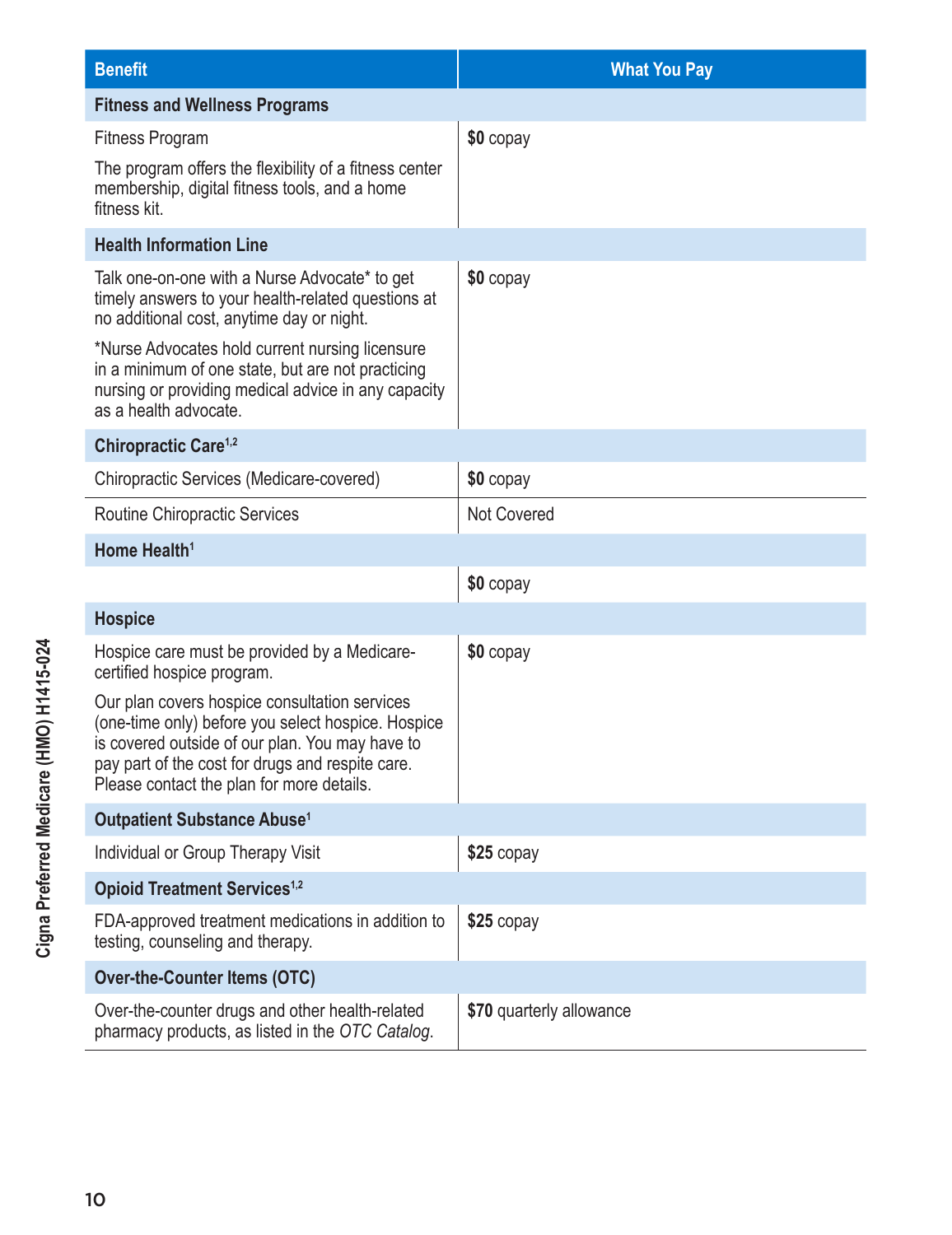| <b>Benefit</b>                                                                                                                                                                                   | <b>What You Pay</b>                                                                                                                                                                                  |
|--------------------------------------------------------------------------------------------------------------------------------------------------------------------------------------------------|------------------------------------------------------------------------------------------------------------------------------------------------------------------------------------------------------|
| Home Delivered Meals <sup>1,2</sup>                                                                                                                                                              |                                                                                                                                                                                                      |
|                                                                                                                                                                                                  | \$0 copayment for home delivered meals                                                                                                                                                               |
|                                                                                                                                                                                                  | Limited to 14 meals per discharge from a qualified<br>hospital stay or skilled nursing facility (up to three stays<br>per year), ESRD care management is limited to 56<br>meals per benefit period.* |
|                                                                                                                                                                                                  | *Authorization and/or referral applies to ESRD meals.                                                                                                                                                |
| <b>Telehealth Services (Medicare-covered)</b>                                                                                                                                                    |                                                                                                                                                                                                      |
| For nonemergency care, talk with a telehealth<br>doctor via phone or video for certain telehealth<br>services, including: allergies, cough, headache,<br>sore throat, and other minor illnesses. | \$0 copay                                                                                                                                                                                            |
| <b>Acupuncture Services</b>                                                                                                                                                                      |                                                                                                                                                                                                      |
| Acupuncture Services (Medicare-covered) <sup>1,2</sup><br>Services for chronic lower back pain.                                                                                                  | $$20$ copay                                                                                                                                                                                          |
| <b>Supplemental Acupuncture Services</b>                                                                                                                                                         | <b>Not Covered</b>                                                                                                                                                                                   |
| <b>Additional Benefits</b><br>Enjoy these extra benefits included in your plan.                                                                                                                  |                                                                                                                                                                                                      |
| <b>Annual Physical Exam</b>                                                                                                                                                                      | \$0 copay                                                                                                                                                                                            |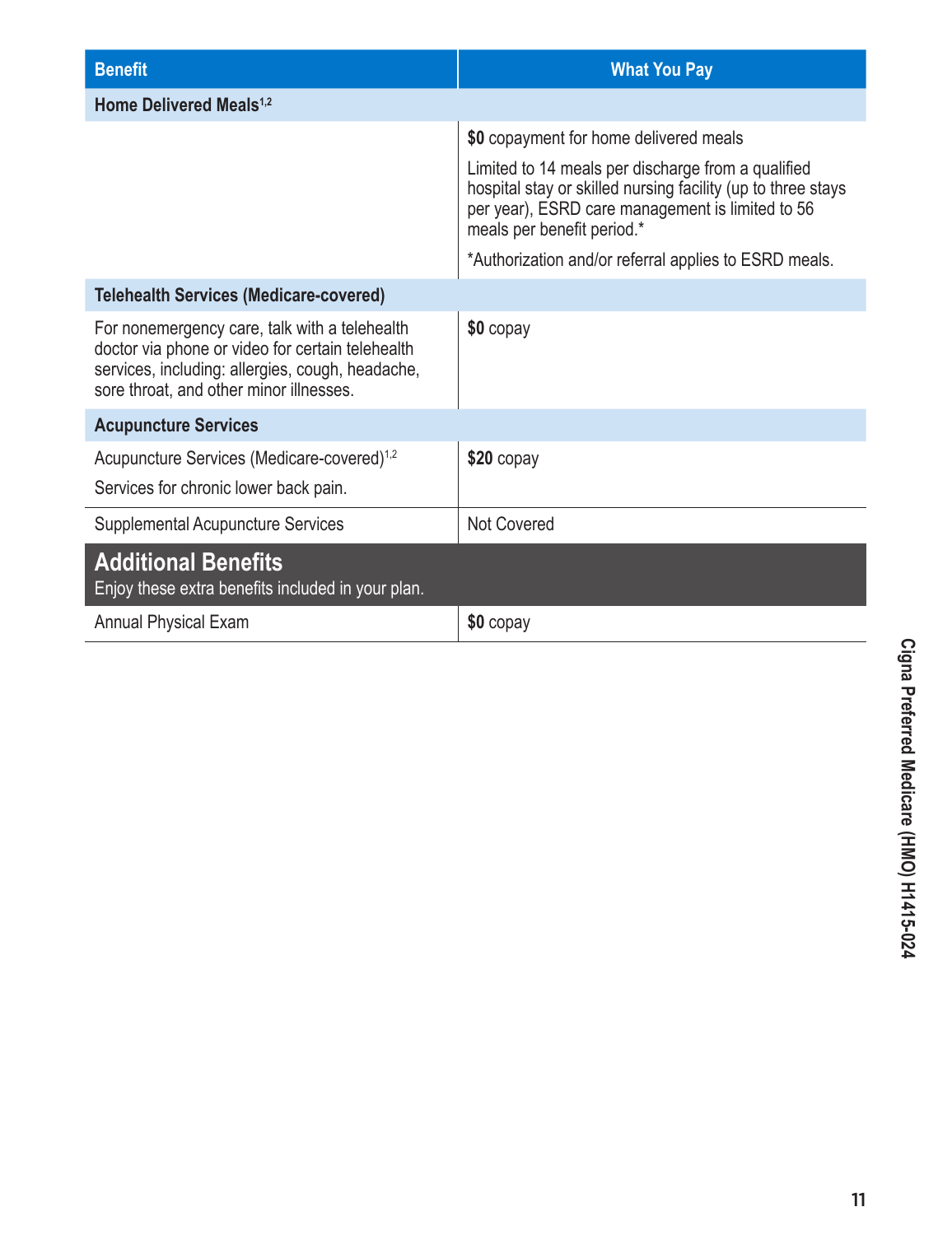# 4 | Prescription Drug Benefits

### Medicare Part D Drugs Initial Coverage

The following charts show the cost-sharing amounts for covered drugs under this plan. After you pay your yearly Part D deductible, you pay the following until your total yearly drug costs reach \$4,430. Total yearly drug costs are the total drug costs paid by both you and our plan.

You may get your drugs at preferred or standard network retail pharmacies, or preferred mail order pharmacies. Your prescription drug copay will typically be less at a preferred network pharmacy because it has a preferred agreement with your plan.

You can get your prescription from an out-of-network pharmacy, but may pay more than you would pay at an in-network pharmacy. If you reside in a long term care facility, you would pay the standard retail cost-sharing at an in-network pharmacy.

Your costs may be different if you qualify for *Extra Help*. Your copay or coinsurance is based on the drug tier for your medication, which you can find in the plan *Comprehensive Prescription Drug List* on our website [CignaMedicare.com](www.cignamedicare.com). Or, call us and we will send you a copy of the *Comprehensive Prescription Drug List*.

|                                             |               | <b>Mail Order Cost-Sharing</b> |                      | <b>Retail Cost-Sharing</b> |                      |
|---------------------------------------------|---------------|--------------------------------|----------------------|----------------------------|----------------------|
| <b>Tier</b>                                 | <b>Supply</b> | <b>Preferred</b>               | <b>Standard</b>      | <b>Preferred</b>           | <b>Standard</b>      |
| Tier 1<br><b>Preferred Generic Drugs</b>    | 30-day        | \$0                            | \$9                  | \$0                        | \$9                  |
|                                             | 60-day        | \$0                            | \$18                 | \$0                        | \$18                 |
|                                             | 90-day        | \$0                            | \$18                 | \$0                        | \$18                 |
| Tier <sub>2</sub><br>Generic Drugs          | 30-day        | \$4                            | \$12                 | \$4                        | \$12                 |
|                                             | 60-day        | \$8                            | \$24                 | \$8                        | \$24                 |
|                                             | 90-day        | \$0                            | \$24                 | \$8                        | \$24                 |
| Tier <sub>3</sub><br>Preferred Brand Drugs  | 30-day        | \$42                           | \$47                 | \$42                       | \$47                 |
|                                             | 60-day        | \$84                           | \$94                 | \$84                       | \$94                 |
|                                             | 90-day        | \$126                          | \$141                | \$126                      | \$141                |
| Tier <sub>4</sub><br>Non-Preferred Drugs    | $30$ -day     | 50%                            | 50%                  | 50%                        | 50%                  |
|                                             | 60-day        | 50%                            | 50%                  | 50%                        | 50%                  |
|                                             | 90-day        | 50%                            | 50%                  | 50%                        | 50%                  |
| Tier <sub>5</sub><br><b>Specialty Drugs</b> | 30-day        | 33%                            | 33%                  | 33%                        | 33%                  |
|                                             | 60-day        | <b>Not Available</b>           | <b>Not Available</b> | <b>Not Available</b>       | <b>Not Available</b> |
|                                             | 90-day        | <b>Not Available</b>           | <b>Not Available</b> | <b>Not Available</b>       | <b>Not Available</b> |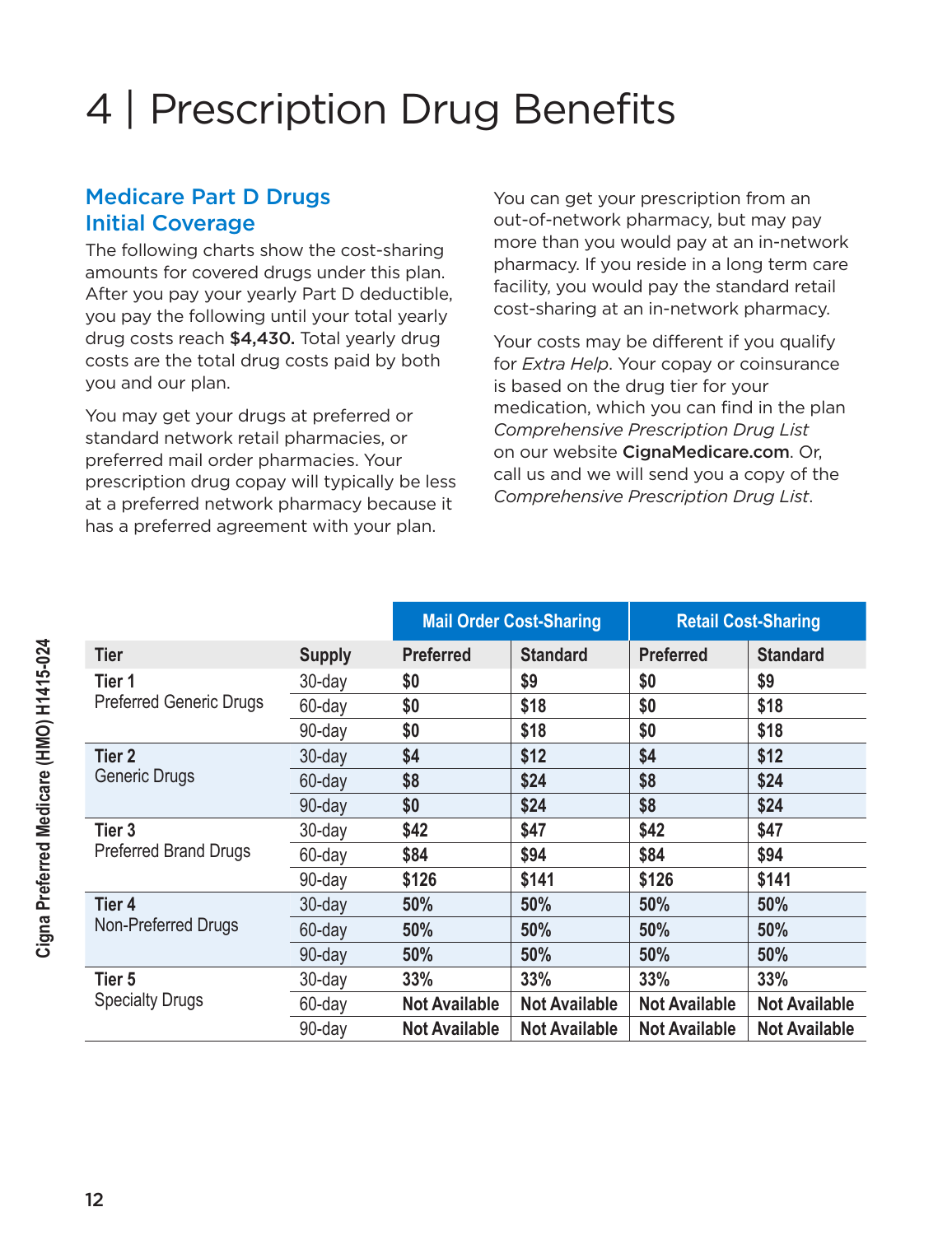### Coverage Gap

Most Medicare prescription drug plans have a Coverage Gap (also called the Donut Hole). This means that there is a temporary change in what you will pay for your drugs. The Coverage Gap begins after your total yearly prescription drug cost (including what our plan has paid and what you have paid) reaches \$4,430. Not everyone will enter the Coverage Gap.

After you enter the Coverage Gap, you pay 25% of the plan's cost for covered brand name drugs and 25% of the plan's cost for covered generic drugs until your costs total \$7,050, which is the end of the Coverage Gap.

### Catastrophic Coverage

You qualify for the Catastrophic Coverage Stage when your out-of-pocket costs have reached the \$7,050 limit for the calendar year. Once you are in the Catastrophic Coverage Stage, you will stay in this payment stage until the end of the calendar year.

Your share of the cost of covered drugs will be the greater of:

- › Coinsurance of 5% of the cost of the drug, or
- › \$3.95 for a generic drug or a drug that is treated like a generic and \$9.85 for all other drugs.
	- Our plan pays the rest of the cost.